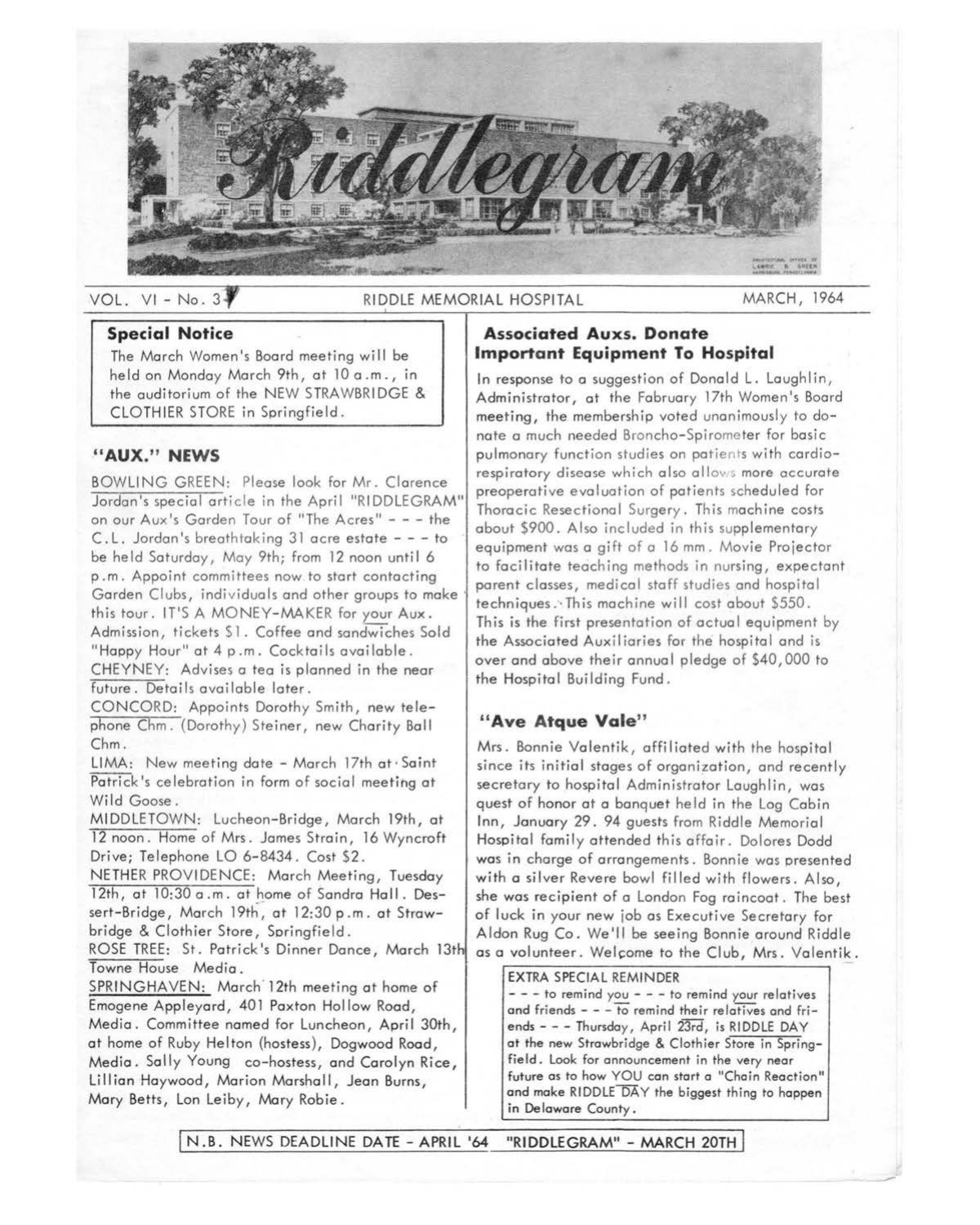2--------------------~--------------------

# **RMH Country Fair In Planning Stage**

The 1964 R.M.H. Country Fair, under the Chairmanship of Mrs. Robert (Beb) Thomson, will be held Saturday, September 19, on the hospital grounds from 10:00 a .m. to 6:00 p .m. RAIN DATE wil I be Sunday, September 20.

It is contemplated a roadway will be installed to the rear of the hospital to provide additional parking space.

Last year's Country Fair, under the direction of Fanny Feaster, yielded  $$12,508.13 - -$  - as indicated by the final check turned over to the Associated Auxiliaries Treasurer.

The theme of this year's Fair will be a "Riddle Village." The booths will be grouped around a village square where all activities will take place. An additional booth this year will group all of the individual prize donations of the 17 Auxiliaries together with names identifying each Auxiliary ."Treasure

Trove"Couoons on each Auxiliary's prize moy be purchased at this one booth.

The "Treasure Trove" prizes this year will again take the form of money: First Prize, \$2,000; Second prize, \$500; Third Prize, \$200. Donnie Watson and Mary Shryock are "Treasure Trove" Coupon Chairmen.

Programs, advertising and special information concerning volunteer and hospital activities are being planned under the direction of Miriam McCafferty who is Program Chairman and who is presently forming her committees. The first meeting of the Program Committee is scheduled for March 16. The time and place will be announced and confirmed by postcard. Our Annual Horse Show will not be held in 1964. We hope in the near future to have our own Horse Show grounds. Rose Tree Fox Hunting Club has been sold and is not presently available. A "PLANNING COMMITTEE FOR THE NEW HORSE SHOW

GROUNDS FOR R.M.H." is presently being formed under the Chairmanship of Mrs. Arthur A. Zimmerman and is composed of the following members: Mr. and Mrs. Richard Borden, Mr. and Mrs. C.L. Jordan Mr. Paul Skelly, Mr. and Mrs. Bruce Sutton, Mrs. Joseph Weaver and Mrs. Mark Willcox, Jr.



Springfield Aux made \$458 .50 on their Christmas Dance.



#### **Aux The Stork**

Mrs. Robert Bradford, the former Barbara Griffith, an active member of LIMA AUX. gave birth to a fine boy born at RMH on Valentine's Day.

# **Lines To The Ladies**

Wawa's Silent Auction at their January 28th meeting netted \$25.00 - - - Biz Willis and Stella Proctor of the LIMA AUX. are being seen often at the Hialeah race track in Florida - - - another way of fund raising for  $RMH$ ? - - - by the time you read this, Fanny Feaster will be in sunny Spain for two weeks - - - CHEYNEY AUX. is busy sewing 40 to 50 pairs of pajamas for children in Pediatrics - - - Two \$1,000 checks turned over to President Mallon at February meeting - - - one from the Gift Shop and the other from the Snack Shop - - - two sets of congratulations due  $- - 920$  hours put in by  $98$ girls reported Saize Macauley in January's wintry days in the Riddle Thrift Shop  $- -$  - nice record  $- -$ Donald Laughlin's valentine to all auxiliary members came in the form of a beautiful letter read to members with a literal "pat-on-the-back-well-done" - - - Skirts will be made for the 14 booths purchased for the Country Fair - - - SPRINGFIELD has completed its quota of 50 puppets - - has your auxiliary completed its quota? - - - Dom,of Dominick's in the Lima Shopping Center will underwrite the taffies for children visiting the Emergency Ward. Penelope (Penny) Watson, Donnie's daughter, averaged 4.00 at Penn State University last month.- - - Pat Graef of RIDDLEWOOD has the glow of a blissful new mother - - her adopted daughter is Lisa Machlan - -RIDDLEGRAMS will be provided for all volunteers not belonging to an "Aux". - - get your copy at the "sign-in" desk in basement - - - The Reverend and Mrs. James F. McKendrick, Jr., welcomed a new daughter, Heather Rachel, born at RMH on February 5 Reverend McKendrick is rector at Calvary Episcopal Church in Rockdale and is the Episcopal chaplain for the hospital  $- -$  both MEDIA and UPPER PROVIDENCE Auxiliaries engaged in an unusual fund-raising event in January - - Marketing Research Surveys - - (MEDIA earned \$20.00) - - Happy new grandparents: Mabel Webb, a grandson, Eleanor Brodman, a granddaughter - - -SWARTHMORE Auxiliary's "Evening of Magic" with Paul Fleming on February 15 netted about \$450.00 - - other participating Auxs. realizing surpluses for their own treasuries were: BOWLING GREEN, \$88.00; MOYLAN-ROSE VALLEY, \$77.75; UPPER PROVIDENCE, \$8.00; GRADYVILLE \$10.00 and NETHER PROVIDENCE, \$8.25 - - -Heigh ho we're going to the Fair  $-$  - at least three or four auxiliaries planning trips to the New York World's Fair in the spring - - -The Gift Cart, with supplies from the Gift Shop and The Snack Bar, is now doing the rounds daily in the hospital; afternoons beginning at 1 p.m. - - they have crackers, candy, paperbacks, gifts, etc . which can be purchased by Riddle patients  $- -$  - Third Class for Expectant Parents begins March 4th at RMH Cafeteria at  $7:30 p.m.$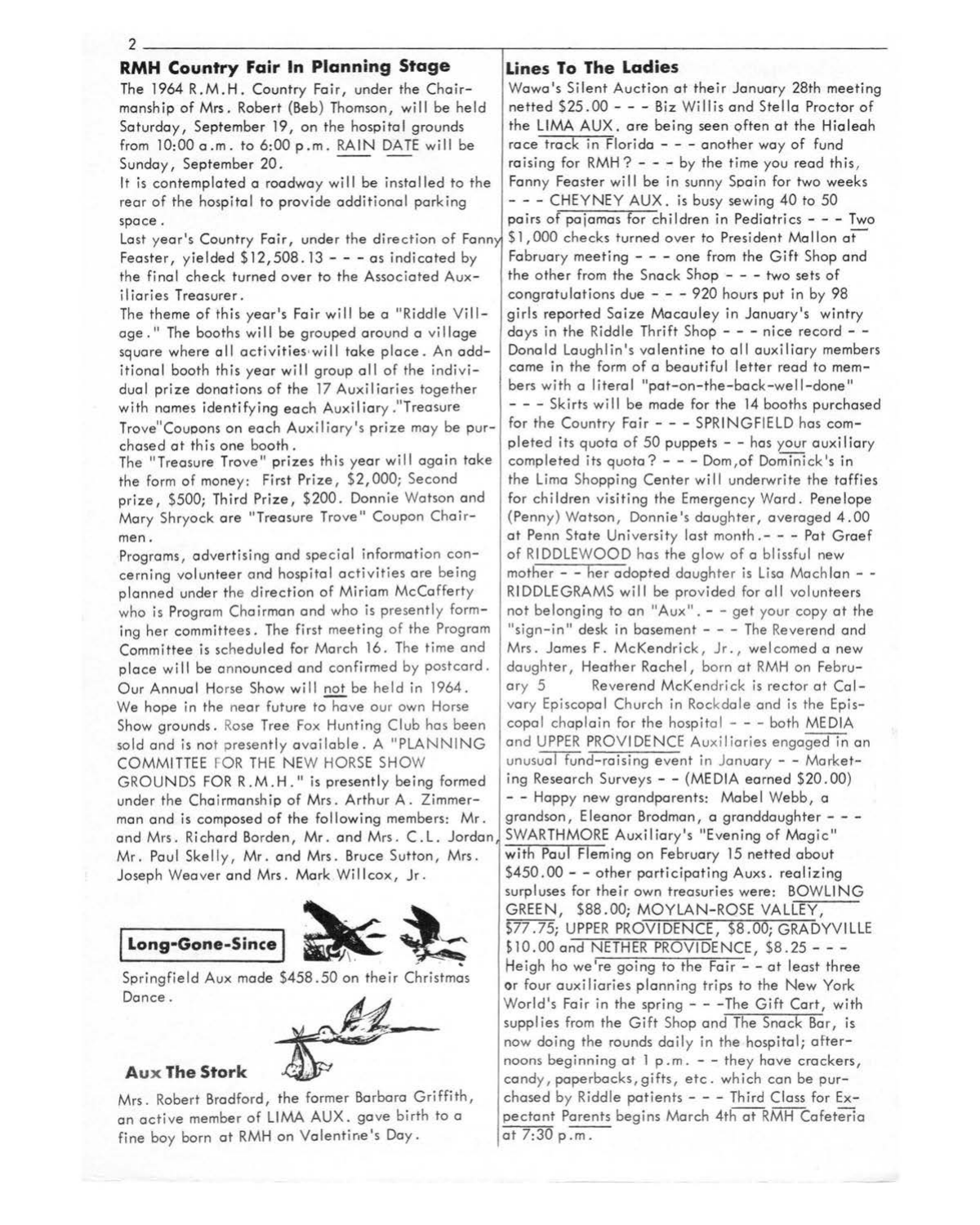# -------------------r-----------------3 **Riddle Hospital Presents Diplomas To Volunteers**

Donald L. Laughlin, Administrator, Riddle Memorial Hospital, Media, is seen presenting diploma to Mrs. A.S. Gardner, Media, who has successfully completed a basic course in Nurse Aide Procedures at the hospital. Looking on: {L), Mrs. E .E. Hinson, Media, Director of Hospital Volunteers, and, (R) Mrs. James J. Kearney, Village Green, Director of In-Service Education.



Riddle Memorial Hospital, Media, recently held award exercises and presented a group of Volunteers with diplomas signifying their completion of a basic course in Nurse Aide Procedures at Riddle Memorial Hospital.

Those receiving the diplomas were: Margaret Collingswood, Margaret Crawford, Mary Dutton, Janet Gardner, Dorothy Holtzman, Bea Krieg, Marilyn Krummel, Bernice Page, Jane Purdy, Margaret Rivell, Sarah Rose, Mary Vosburg, Jane Zuch of Media; Jean Kohl, Dorothy Moore, Christine Schroeder, Mebs Skinner of Springfield; Edna Williams of Glen Riddle; Lois Rowe, Glen Mills; Charlotte Siddall, Newtown Square; Ellen Hardenbergh, Broomell; and Marie Martone, Wallingford.

The following hospital Candy-Stripers who completed this course and received their diplomas are; Janice Armstrong, Linda Benson, Malyon Fish, Ann Kone and Diane Stentoford, Media; Carolyn Benz, Gail Ennis, Duane Garbey and Cheryl Grubb, Glen Mills; Mary Armstrong, West Chester, Ginny Hudelson, Chester; Mary Ann Mallon, Springfield; Rossane



Jean Jackson received a citation from President of the United States, Lyndon B. Johnson, for her late husband's outstanding work in the science field at the Franklin lnsitiute, Philadelphia.

# **Up!**

 $E$ BEA TTY HILLS: New York **g World Fair trip May 20th.** 

LIMA: Talmage Tour to New York's World Fair, May 23rd. Second Annual Holiday Bazaar for next Fall in planning stages. Nancy Dowd, Chm.

EDIA: Luncheon-Fashion Show, April 15th, Media Motor Inn, at 12 noon, Tickets, \$3. Fashions by Bon Marche of Springfield.

MIDDLETOWN: June 13th Middletown's Out Door \_Affair. Details later.

RIDDLEWOOD: "CINDERELLA" - Tots to Teens Fashion Show, April 25th, at Indian Lone Jr. High School (Fashions by Helen Jay). Tenative date for Junior Horse Show, at Jackson Field, Glen Riddle, is Sunday, May 17th (Staged by Mr. /Mrs. Wayne A chuff.

ROSE TREE: April 29th, Spring Card Party - - - June 20th {tentative dote) Annual Cocktail-Swim Buffet at Alice Case's.

SPRINGFIELD: Plans are completed for Thrift Shop Fashion Show, Desert Bridge and Cake Sole on Moy 5th, at 12:30 p.m. at the Alpine Inn. Tickets, \$2. - - - Doris Williams is planning another trip and luncheon in Historic Newcastle, Delaware, Moy 16th. Details later.

SPRINGHAVEN: Spring Luncheon, April 30th, home of Ruby Helton, Dogwood Road, Media.

WAWA: Bus Trip to New York World's Fair, Tuesday, May 5th. Cost \$20. includes everything.

# THESE ARE **Riddle Volunteers**

The many attractive, distinctively garbed ladies seen around the hospital are RMH Volunteers who give unselfishly of their time, talents and efforts (and money) to bring warmth and brightness into our hospital. Because pf certain.skills and training and an expressed work ·preference, they are assigned to various types of work. To qualify as RMH volunteers, they ore either Riddle trained or Red Cross trained. They are identified as follows;

Riddle-Trained Volunteers:

Pink Ladies - Help in all phases of hospital work such as patient contact, business office, PBX, Pharmacy, Snock Bar, Gift Shop, Messenger service, Receptionist Desk, IBM.

Blair, Chadds ford; Cheryl Ann Thompson, Boothwyn; beds, take temperatures and blood pressures, arrange<br>and Susan Brown, Wallingford.<br> **Now Hear This!**<br> **Now Hear This!**<br> **Now Hear This!**<br> **Now Hear This!** Nurses Aides - Work directly with patients, make beds, toke temperqtures and blood pressures, arrange flowers, feed patients, etc,, other than administering medication.

Candy Stripers - Do the same work as the Nurses Aides. Range in age from 16-18. Our 15 year-olds assist in the Snack Bar but cannot work above the first floor.

Red Jackets - Young men, 16-17 years old. Same duties as Candy Stripers. Continued on page 4